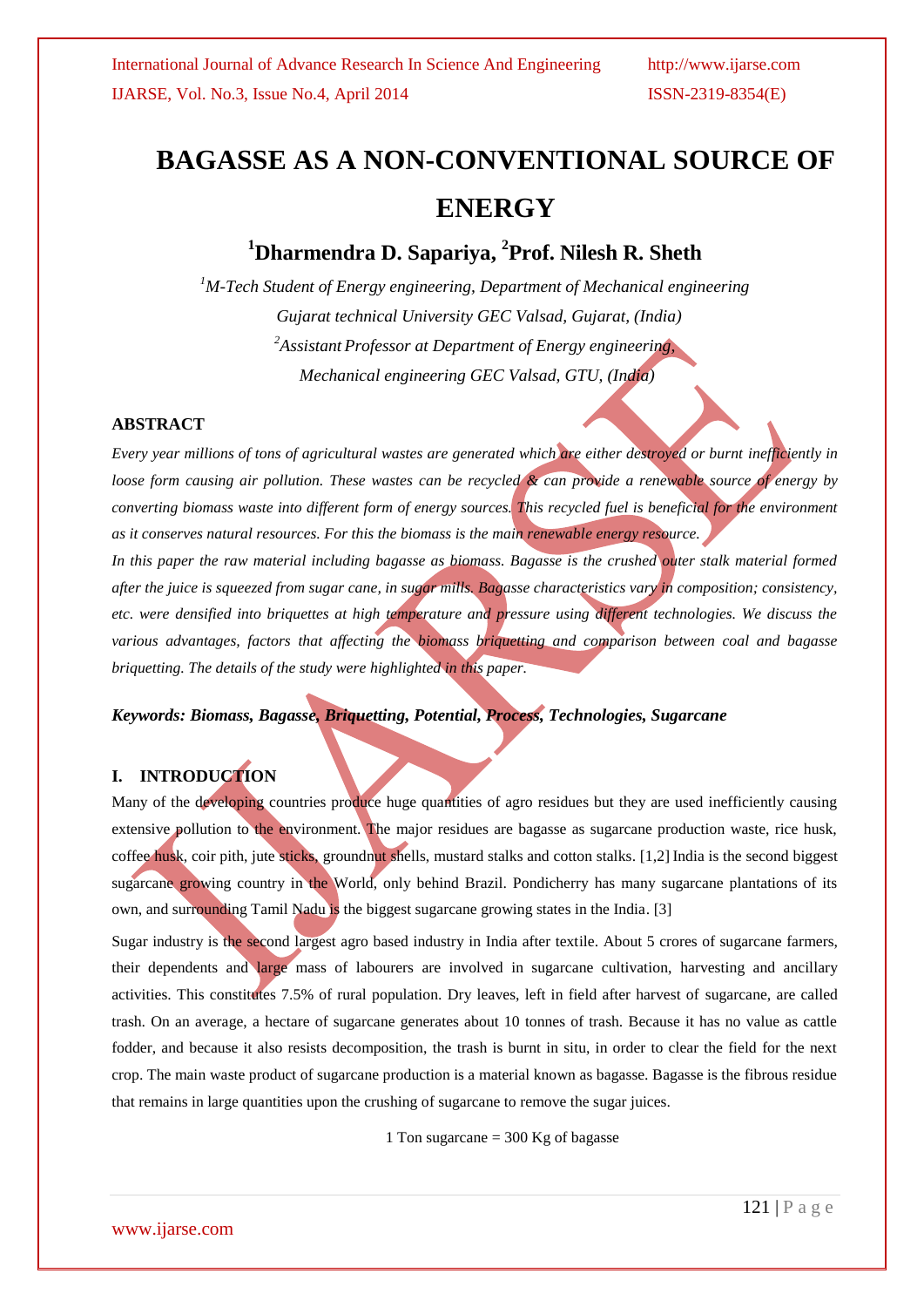Bagasse pith is usually removed in a process known as "moist de-pithing' in the sugar factory itself. Following table indicate top most sugar factory in terms of sugar crushing across the south Gujarat. [2]

| Factory                         | Bardoli | Gandvi  | Madhi   | Chalthan | Maroli  | Valsad   | Sayan   | Mahuva | Unai  |
|---------------------------------|---------|---------|---------|----------|---------|----------|---------|--------|-------|
| <b>Sugarcane</b><br>crushed(MT) | 1954267 | 1107100 | 1210012 | 1105891  | 243573  | 265332   | 1137206 | 661029 | 78961 |
| <b>Factory</b>                  | Ganesh  | Coper   | Kamrej  | Pandvai  | Narmada | Vadodara | Kodinar | Talala |       |
| <b>Sugarcane</b><br>crushed(MT) | 592370  | 400219  | 510063  | 556741   | 715592  | 367029   | 241159  | 120936 |       |





**Fig 1.1 Sugar Crop Distribution Areas on the Indian Map Fig. 1.2 Gujarat Sugar Industries Map** 

# **II. ADVANTAGES AND DISADVANTAGES OF BAGASSE BRIQUETTING**

**2.1** Briquetting technique is densification of the loose biomass; this is achieved by subjecting the biomass to heavy mechanical pressure to form compact cylindrical form known as briquettes. Owing to high moisture content direct burning of loose bagasse in conventional grates is associated with very low thermal efficiency and widespread air pollution. The conversion efficiencies are as low as 40% with particulate emissions in the flue gases in excess of 3000 mg/ Nm³ In addition, a large percentage of unburnt carbonaceous ash has to be disposed off.

| Fuel                   | <b>Density</b><br>g/cm <sup>3</sup> | <b>Calorific value</b><br>Kcal/Kg | Ash<br>content % |  |  |
|------------------------|-------------------------------------|-----------------------------------|------------------|--|--|
| Coal                   | 1.3                                 | 3800-5300                         | $20 - 40$        |  |  |
|                        | <b>Biomass Briquette from</b>       |                                   |                  |  |  |
| <b>Bagasse</b>         | 0.074                               | 4200                              | 4.0              |  |  |
| Saw dust               | 1.7                                 | 4600                              | 0.7              |  |  |
| <b>Ground Nutshell</b> | 1.05                                | 4750                              | 2.0              |  |  |
| <b>Rice husk</b>       | 1.3                                 | 3700                              | 18.0             |  |  |
| Saw dust cotton        | 1.12                                | 4300                              | 8.0              |  |  |

**Table 2.1: Comparison Coal and Biomass Characteristics Source**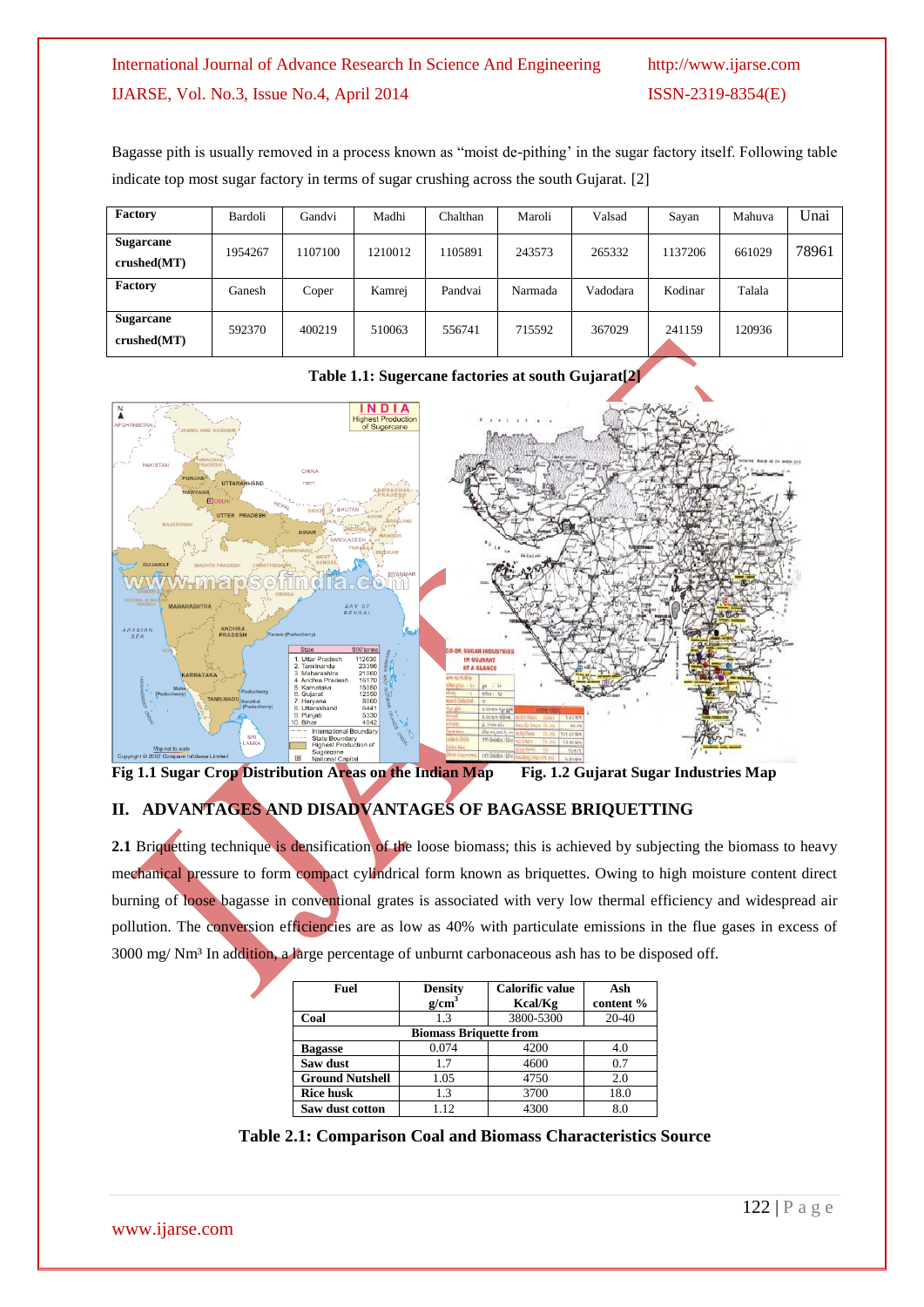#### **2.2 Following are the advantages and disadvantages of bagasse briquetting**:

#### **2.2.1 Advantages:**

- a) High calorific value ranges between 3,500-5,000 Kcal/Kg.
- b) Moisture percentage is very less (2-5%) compared to lignite, firewood & coal where it is 25-30%.
- c) Economic to users compared to other forms.
- d) Briquettes can be produced with a density of  $1.2$  g/cm<sup>3</sup> from loose biomass of bulk density 0.1 to 0.2 g/cm<sup>3</sup>.
- e) Easy in handling and storage due to its size.
- f) Consistent quality.

#### **2.2.2 Disadvantages:**

- a) High investment cost and energy consumption input to the process
- b) Undesirable combustion characteristics often observed e.g., poor ignitability, smoking, etc.
- c) Tendency of briquettes to loosen when exposed to water or even high humidity weather text into it.[1]

#### **III. COMPARISON BETWEEN BAGASSE BASED BRIQUETTE AND COAL**

| <i><b>Characteristics</b></i> | <b>Bagasse</b>    | <b>Bagasse based</b><br><b>Briquette</b> | Coal           |
|-------------------------------|-------------------|------------------------------------------|----------------|
| Calorific Value(CV)X 100      | 4000 Kcal/Kg      | $4080$ Kcal/Kg                           | $4000$ Kcal/Kg |
| Moisture content(M)           | 45-55 % by weight | $2-5%$ by weight                         | 4-6% by weight |
| Ash Content $(A)$             | $2 - 10\%$        | $2 - 10\%$                               | 25-30%         |



#### **Fig. 3.1 Comparison Chart of Bagasse, Bagasse Based Briquette, Coal [4]**

#### **IV) FACTORS AFFECTING DENSIFICATION / BRIQUETTING**

The factors that greatly influence the densification process and determine briquette quality are:

#### **4.1 Temperature and pressure**

a) It was found that the compression strength of densified biomass depended on the temperature at which

# **COMPARISION CHART**

**Table 3.1 Comparisons of bagasse and coal [4]**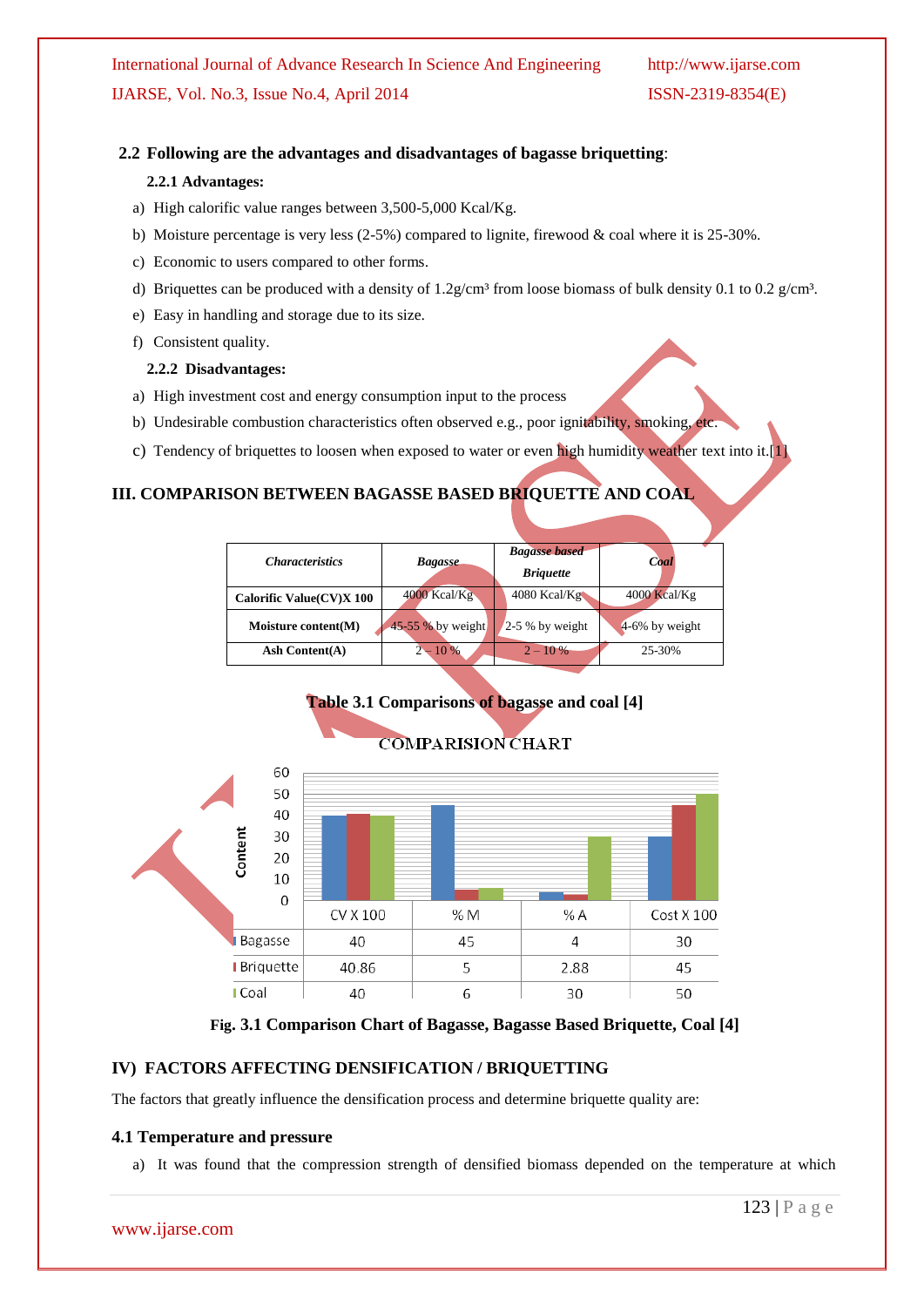densification was carried out.

- b) Maximum strength was achieved at a temperature around 220°C.
- c) It was also found that at a given applied pressure, higher density of the product was obtained at higher temperature.

## **4.2 Moisture Content**

- a) Moisture content has an important role to play as it facilitates heat transfer.
- b) Too high moisture causes steam formation and could result into an explosion. Suitable moisture content could be of 8-12%.

### **4.3 Drying**

a) Drying depends on factors like initial moisture content, particle size, types of densifier, throughout the process.

### **4.4 Particle Size and Size reduction**

- a) The finer the particle size, the easier is the compaction process.
- b) Fine particles give a larger surface area for bonding.
- c) It should be less that 25% of the densified product.
- d) Could be done by means of a hammer mill.
- e) Wood or straw may require chopping before hammer mill.

# **V. BAGASSE BRIQUETTING PROCESS**

Briquetting is the process of densification of biomass to produce homogeneous, uniformly sized solid pieces of high bulk density which can be conveniently used as a fuel. The densification of the biomass can be achieved by any one of the following methods: (i) Pyrolysed densification using a binder, (ii) Direct densification of biomass using binders and (iii) Binder-less briquetting.<sup>[5]</sup> Depending upon the type of biomass, three processes are generally required involving the following steps:

**5.1 Sieving - Drying - Preheating - Densification - Cooling –Packing** 

**5.2 Sieving - Crushing - Preheating - Densification - Cooling –Packing**

**5.3 Drying - Crushing - Preheating - Densification - Cooling –Packing** 





www.ijarse.com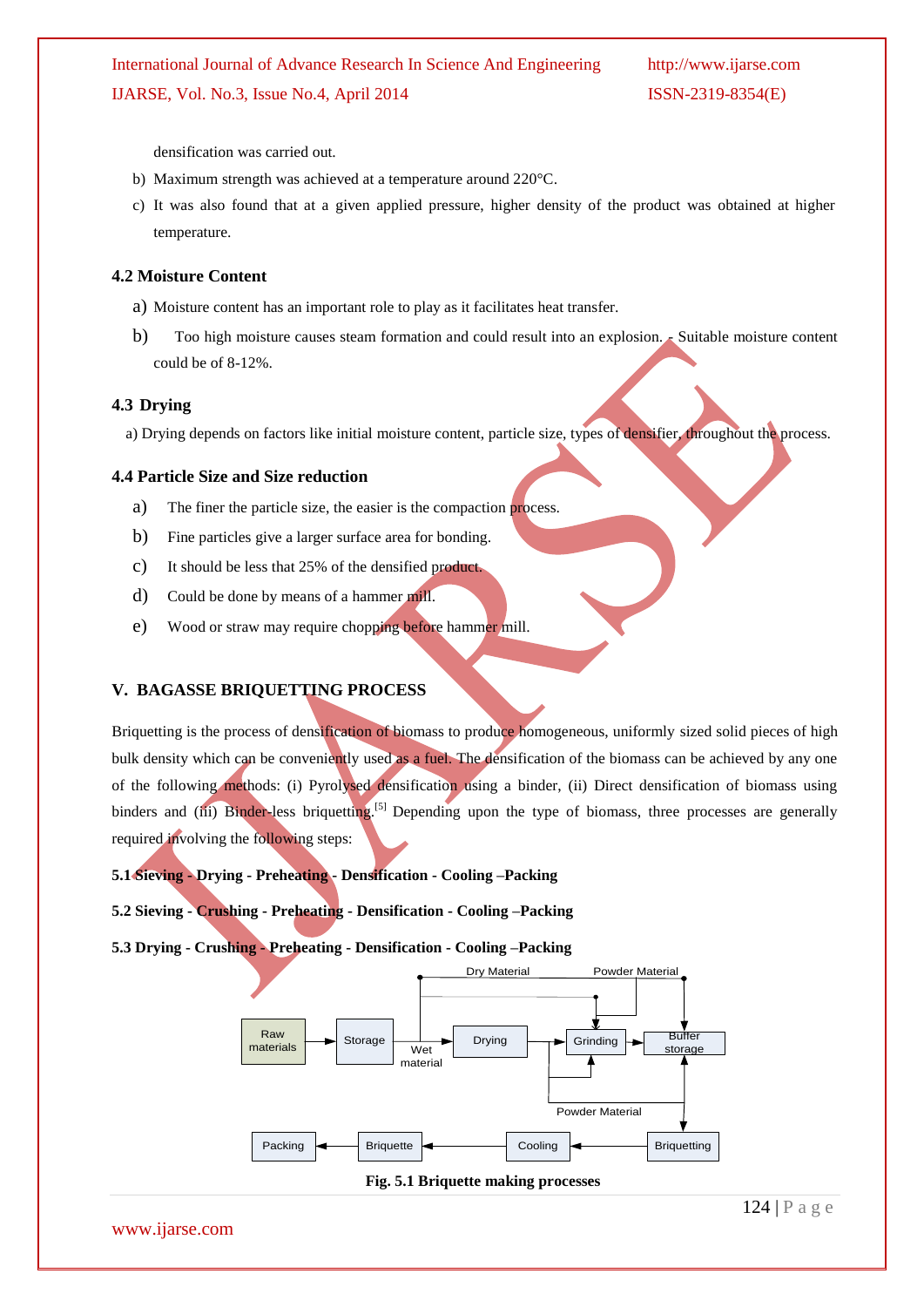When sawdust is used, process A is adopted. Process B is for agro- and mill residues which are normally dry. These materials are coffee husk, rice husk, groundnut shells etc. Process C is for materials like bagasse, coir pith (which needs sieving), mustard and other cereal stalks.

#### **VI. BIOMASS BRIQUETTING TECHNOLOGIES**

Biomass densification represents a set of technologies for the conversion of biomass residues into a convenient fuel. The technology is also known as briquetting or agglomeration. Depending on the types of equipment used, it could be categorized into five main types:

- a) Piston press densification b) Pelletizing
	-
- Screw press densification d) Low pressure or manual presses
- e) Roll press densification

#### **6.1 Piston press densification**

There are two types of piston press 1) the die and punch technology; and 2) hydraulic press. In the die and punch technology, which is also known as ram and die technology, biomass is punched into a die by a reciprocating ram with a very high pressure thereby compressing the mass to obtain a compacted product. The standard size of the briquette produced using this machine is 60 mm, diameter. The power required by a machine of capacity 700 kg/hr is 25 kW. The hydraulic press process consists of first compacting the biomass in the vertical direction and then again in the horizontal direction. The standard briquette weight is 5 kg and its dimensions are: 450 mm x 160 mm x 80 mm. The power required is 37 kW for 1800 kg/h of briquetting.[6] This technology can accept raw material with moisture content up to 22%. The process of oil hydraulics allows a speed of 7 cycles/minute (cpm) against 270 cpm for the die and punch process. The slowness of operation helps to reduce the wear rate of the parts. The ram moves approximately 270 times per minute in this process.





 **Fig. 6.1 Briquettes made from a hydraulic press Fig. 6.2 Briquette made by screw extruder 6.2 Screw press** 

The compaction ratio of screw presses ranges from 2.5:1 to 6:1 or even more. In this process, the biomass is extruded continuously by one or more screws through a taper die which is heated externally to reduce the friction.[7] Here also, due to the application of high pressures, the temperature rises fluidizing the lignin present in the biomass

#### www.ijarse.com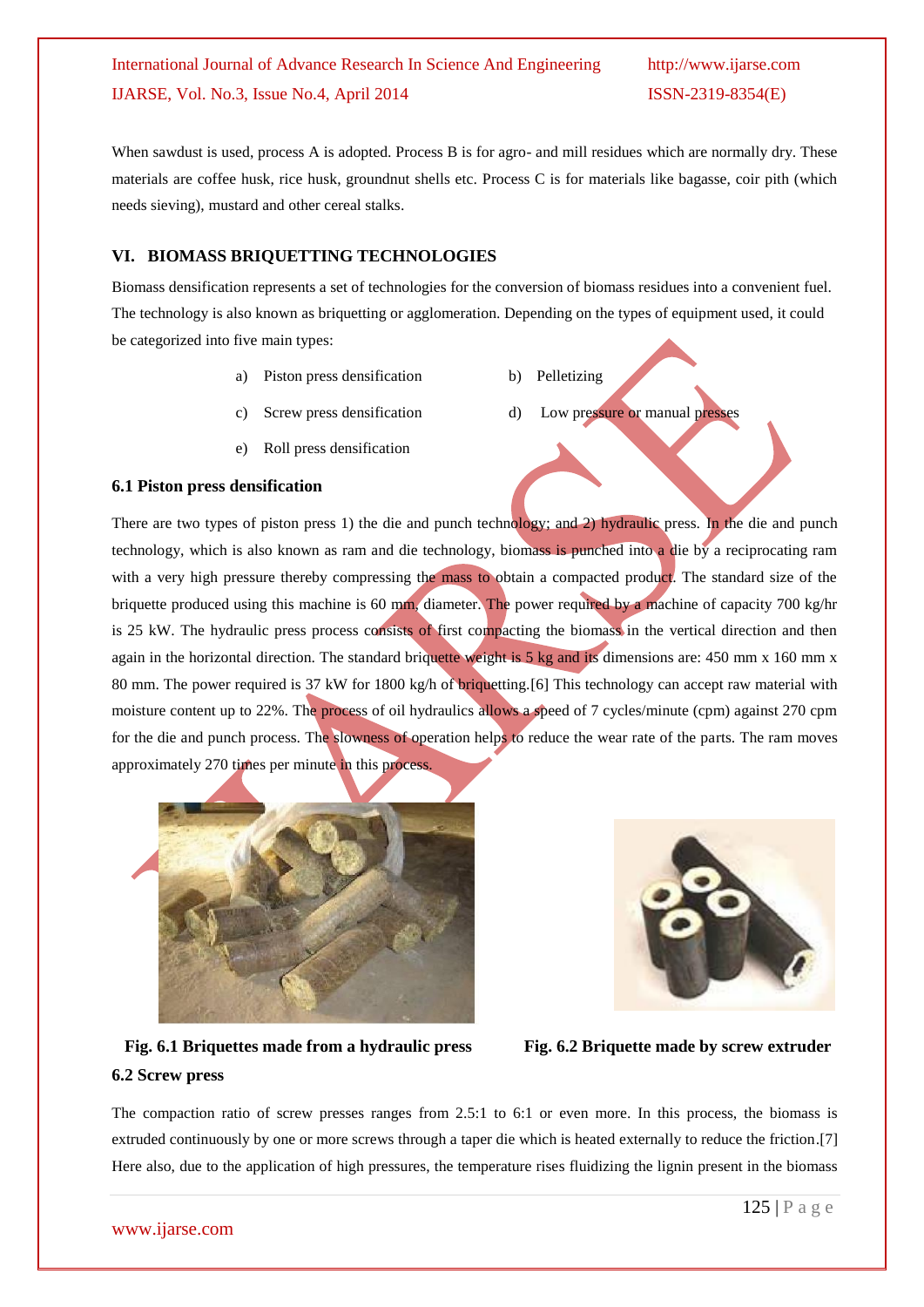which acts as a binder. The outer surface of the briquettes obtained through this process is carbonized and has a hole in the centre which promotes better combustion. Standard size of the briquette is 60 mm diameter.

#### **6.3 Roller Press**

In a briquetting roller press, the feedstock falls in between two rollers, rotating in opposite directions and is compacted into pillow-shaped briquettes. Briquetting biomass usually requires a binder. This type of machine is used for briquetting carbonized biomass to produce charcoal briquettes.





**Fig. 6.3 Roller Press For Agglomeration Of Biomass Fig. 6.4 Briquettes Made From A Pellet Mill.**

#### **6.4 Pelletizing**

Pelletizing is closely related to briquetting except that it uses smaller dies (approximately 30 mm) so that the smaller products are called pellets. The pelletizer has a number of dies arranged as holes bored on a thick steel disk or ring and the material is forced into the dies by means of two or three rollers. The two main types of pellet presses are: flat/disk and ring types. Other types of pelletizing machines include the Punch press and the Cog-Wheel pelletizer. Pelletizers produce cylindrical briquettes between 5mm and 30mm in diameter and of variable length. They have good mechanical strength and combustion characteristics. Pellets are suitable as a fuel for industrial applications where automatic feeding is required. Typically pelletizers can produce up to1000 kg of pellets per hour but initially require high capital investment and have high energy input requirements.

#### **6.5 Manual Presses and Low pressure Briquetting**

There are different types of manual presses used for briquetting biomass feed stocks. They are specifically designed for the purpose or adapted from existing implements used for other purposes. Manual clay brick making presses are a good example. They are used both for raw biomass feedstock or charcoal. The main advantages of low-pressure briquetting are low capital costs, low operating costs and low levels of skill required to operate the technology. Lowpressure techniques are particularly suitable for briquetting green plant waste such as coir or bagasse (sugar-cane residue). The wet material is shaped under low pressure in simple block presses or extrusion presses. The resulting briquette has a higher density than the original material but still requires drying before it can be used. The dried briquette has little mechanical strength and crumbles easily. The use of a binder is imperative.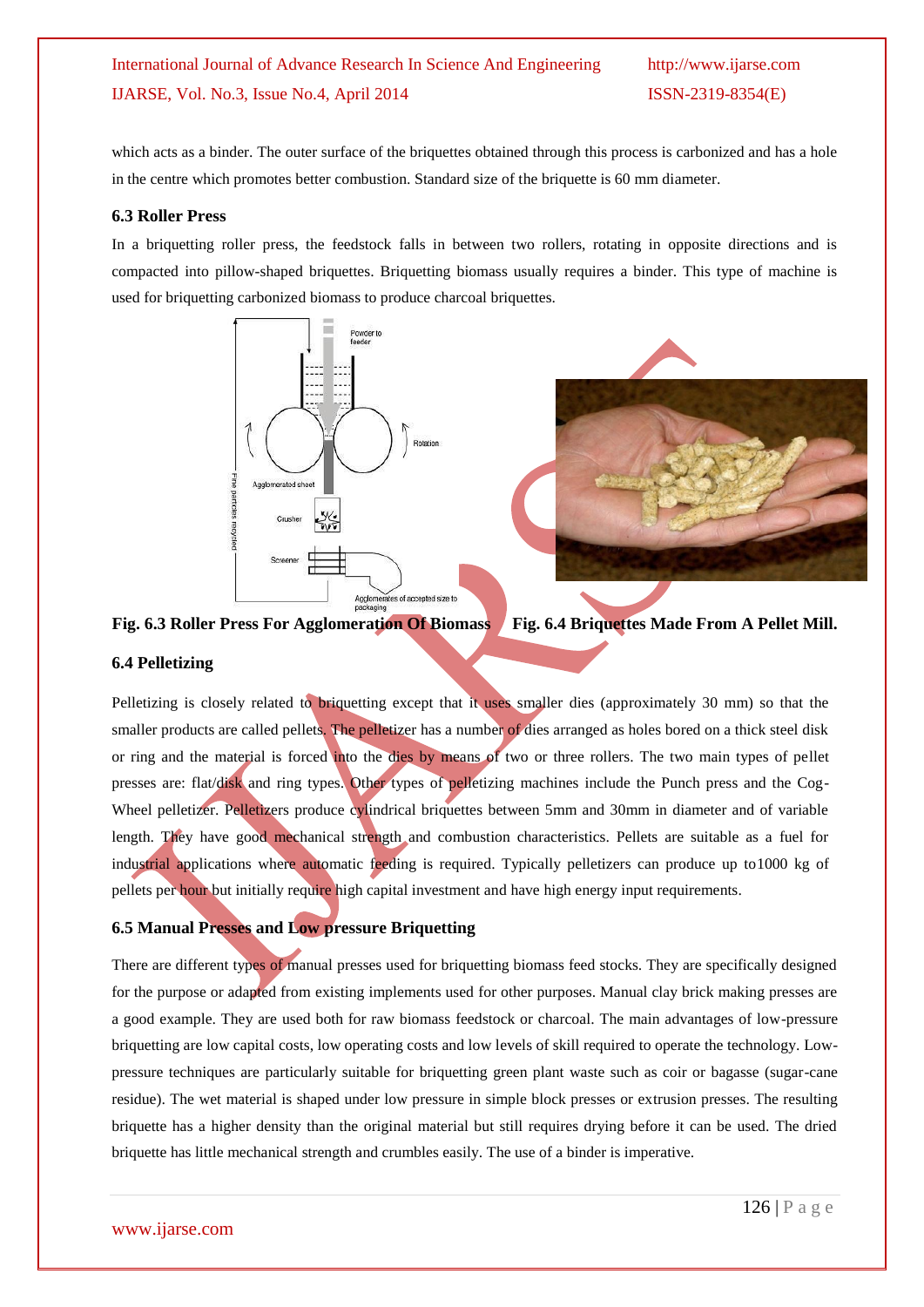#### **VII. CO-FIRING METHOD OF GENERATION OF HEAT FROM BAGASSE**

Co-firing is [combustion](http://en.wikipedia.org/wiki/Combustion) of two different types of materials at the same time. Two distinct techniques are available to co-fire bio-fuels in utility boilers:

**7.1 Direct co-firing**:- Biomass fuels are blended with coal in coal yard and the blend is sent to the firing system





Fig. 7.1 Direct Co-Firing System Fig. 7.2 Indirect Co-Firing System

**7.2 Indirect co-firing**:- The biomass is prepared separately from the coal and injected into the boiler without impacting the coal delivery process Fig. 7.2. The first approach, in general, is used with less than 5 wt. % co-firing. [8]

#### **7.3 Case study on Vasudhara Dairy- Co-firing system of steam-coal and Bio-coal.**

**Cost effectiveness with use of steam-coal and Bio-coal as a Boiler fuel.**

| Sr.<br>N <sub>0</sub> | Month    | <b>Milk</b><br>Throuput(Lit) | Cones of<br>Steam coal+<br><b>Bio Coal(Kg)</b> | Total  | Rate/Ton(<br>Rs)<br><b>Landed</b> | <b>Total</b><br>Cost(R)<br>S) | <b>Milk</b><br>proc/Kg<br>coal | Coal/L<br>it $(Rs.)$ | Qty of<br>Cond.<br><b>Recovery</b><br>per day. |
|-----------------------|----------|------------------------------|------------------------------------------------|--------|-----------------------------------|-------------------------------|--------------------------------|----------------------|------------------------------------------------|
|                       | Jan $10$ | 10.20.788                    | $203116+0$                                     | 203116 | $4000+0$                          | 812464                        | 54.25                          | 0.073                | 11351                                          |
|                       | Feb 10   | 97.68.185                    | 21352+189632                                   | 210984 | $4000+3550$                       | 758601                        | 46.29                          | 0.077                | 9371                                           |
|                       | Mar $10$ | 1.07.33.252                  | 12580+209758                                   | 222338 | $4000+3550$                       | 794960                        | 48.27                          | 0.074                | 13167                                          |
|                       | Apr $10$ | 05,00,000                    | 173400+0                                       | 173400 | $4100+0$                          | 710940                        | 60.55                          | 0.067                | 12897                                          |

| Name of supplier     | <b>Material</b> | Name of testing Lab            | GCV       | <b>DOS</b> |
|----------------------|-----------------|--------------------------------|-----------|------------|
| M/s Narayan Traders  | Steam coal      | Premier Analytical Laboratory, | 5168 Kcal | 02.01.2010 |
|                      |                 | Nagpur                         |           |            |
| M/s Jayshree Traders | Steam coal      | Premier Analytical Laboratory, | 4809 Kcal | 09.01.2010 |
|                      |                 | Nagpur                         |           |            |
| M/s Renewal Bio-     | Bio coal        | Mantra, Surat                  | 4790 Kcal | 17.02.2010 |
| Energy               |                 |                                |           |            |

www.ijarse.com

127 | P a g e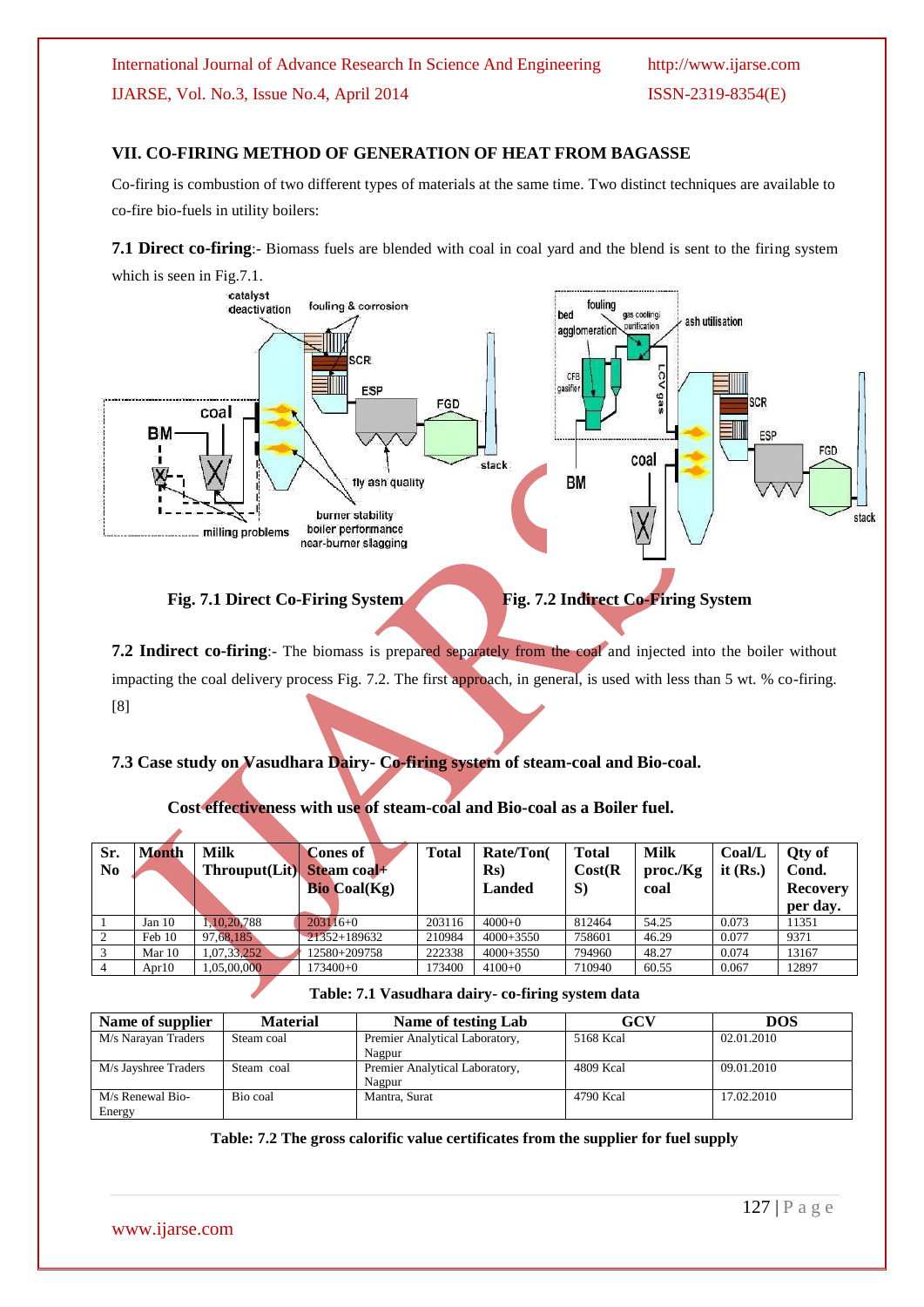#### International Journal of Advance Research In Science And Engineering http://www.ijarse.com

IJARSE, Vol. No.3, Issue No.4, April 2014 ISSN-2319-8354(E)

As per trial results

1) The consumption ratio of steam coal: Biocoal = 1 : 1.19

2) The GCV comparison of steam coal : Biocoal =  $5100 : 4700 (1 : 0.92)$ 

3) The Rate comparison of steam coal : Biocoal =  $4100$  : 3550 (1 : 0.86)

Example of trial during April 2010

| Sr. No. | <b>Parameter</b>  | <b>Steam Coal (Actual)</b> | <b>Biocoal</b> (Expected) |
|---------|-------------------|----------------------------|---------------------------|
|         | Consumption       | 173.400 MT                 | 206.346 MT                |
|         | Rate              | $4100/$ Ton                | 3550/Ton                  |
|         | GCV               | 5100                       | 4700                      |
|         | <b>Total Cost</b> | Rs. 7.10.940               | Rs. 7.32.528              |
|         | Saving            | Rs. 21.588.30              |                           |



| SR <sub>NO</sub> . | Rate different | <b>Steam coal</b> | <b>Biocoal</b> | <b>Saving</b> |  |
|--------------------|----------------|-------------------|----------------|---------------|--|
|                    | 550            | Economic          | Costly         | 21588         |  |
|                    | 655            | At par            | At par         |               |  |
|                    | 700            | Costlv            | Economic       | 9363          |  |
|                    | 800            | Costlv            | Economic       | 29998         |  |
|                    | 900            | Costlv            | Economic       | 50632         |  |
|                    | 1000           | Costly            | Economic       | 71267         |  |

**Table: 7.4 Rate different of steam coal & biocoal with respect to GCV**

| Year      | <b>Price of fuel(Rs./TR)</b> |            |  |  |  |
|-----------|------------------------------|------------|--|--|--|
|           | <b>Biocoal</b>               | Steam coal |  |  |  |
| 2006      | 2800                         | 3500       |  |  |  |
| 2010      | 3550                         | 4100       |  |  |  |
| 2013-2014 | 5000                         | 6300       |  |  |  |

**Table: 7.5 Price of fuel used at Vasudhara dairy in boiler during different year.**

From above case study and below graph conclude that if different in price of Biocoal and Steam coal increase result in increase in saving of overall fuel cost of the plant as the plant run on co-firing generation method.



**Fig: 7.3 Fuel cost of Vasudhara dairy**

#### **VIII. ETHANOL AS A BIOFUEL PRODUCTION FROM BAGASSE**

#### **8.1 Production of Bio-ethanol from Sugar Molasses Using Saccharomyces Cerevisia**

8.1.1 *Experimental methods:* A known quantity of sugar molasses and Baker's Yeast (*saccharomyces cerevisiae*) were taken in fermentation flask and kept in a constant temperature shaker. An anaerobic condition was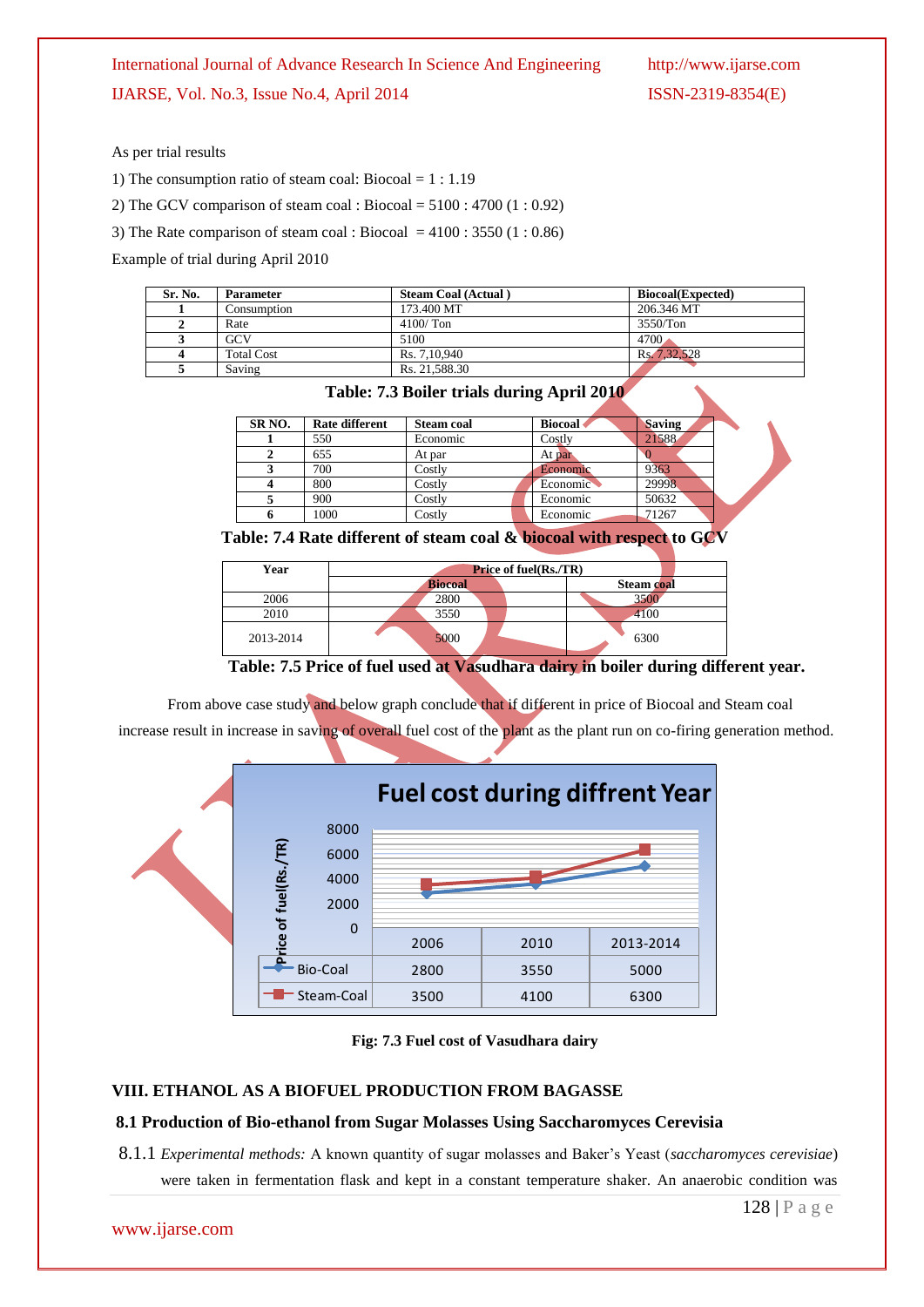maintained for four days and during this period, the strain converts sugar into bio-ethanol with the evolution of CO2. A known fermented sample was collected for every 12 h interval. The same procedure was repeated to optimize the parameters such as pH, Temperature, substrate concentration and yeast concentration.

- 8.1.2 *Identification of bio-ethanol:* About 5 to 10 ml fermented sample was taken and pinch a of potassium dichromate and a few drop of  $H_2SO_4$  were added. The colour of the sample turns from pink to green which indicates the presence of bio-ethanol.
- 8.1.3 *Determination of sugar concentration:* 100 ml of distilled water and mixed with 5 ml of conc. HCL acid and is heated at 70 °C for a period of 10 min. The obtained sample was neutralized by adding NaOH and it was prepared to 1000 ml and taken into burette solution. The 5 ml of Fehling A and 5 ml of Fehling B were taken and mixed with 10 to 15 ml of distilled water in a conical flask and Methylene blue indicator was added. The conical flask solution was titrated with burette solution in boiling conditions until disappearance of blue colour. The sugar concentration was calculated by using the formula given below.
- 8.1.4 *Determination of ethanol concentration and pH:* The sample was fermented to different pH values between 1.0 and 8.0 to obtain maximum yield of bio-ethanol by adding lime or sulphuric acid. The samples were kept in anaerobic condition for a period of four days and the fermented solution was analyzed for every 12 h intervals.
- 8.1.5 Bio-ethanol increases along with the increase in fermentation period. The optimized conditions of sugar molasses are of temperature 350C,  $\rho$ H 4.0 and the time 72 h which gives maximum bio-ethanol yield of 53%. The fermentation was carried out under anaerobic condition.[9]



**Fig. 8.1 Energy analysis of biochemical conversion of molasses to bioethanol**

www.ijarse.com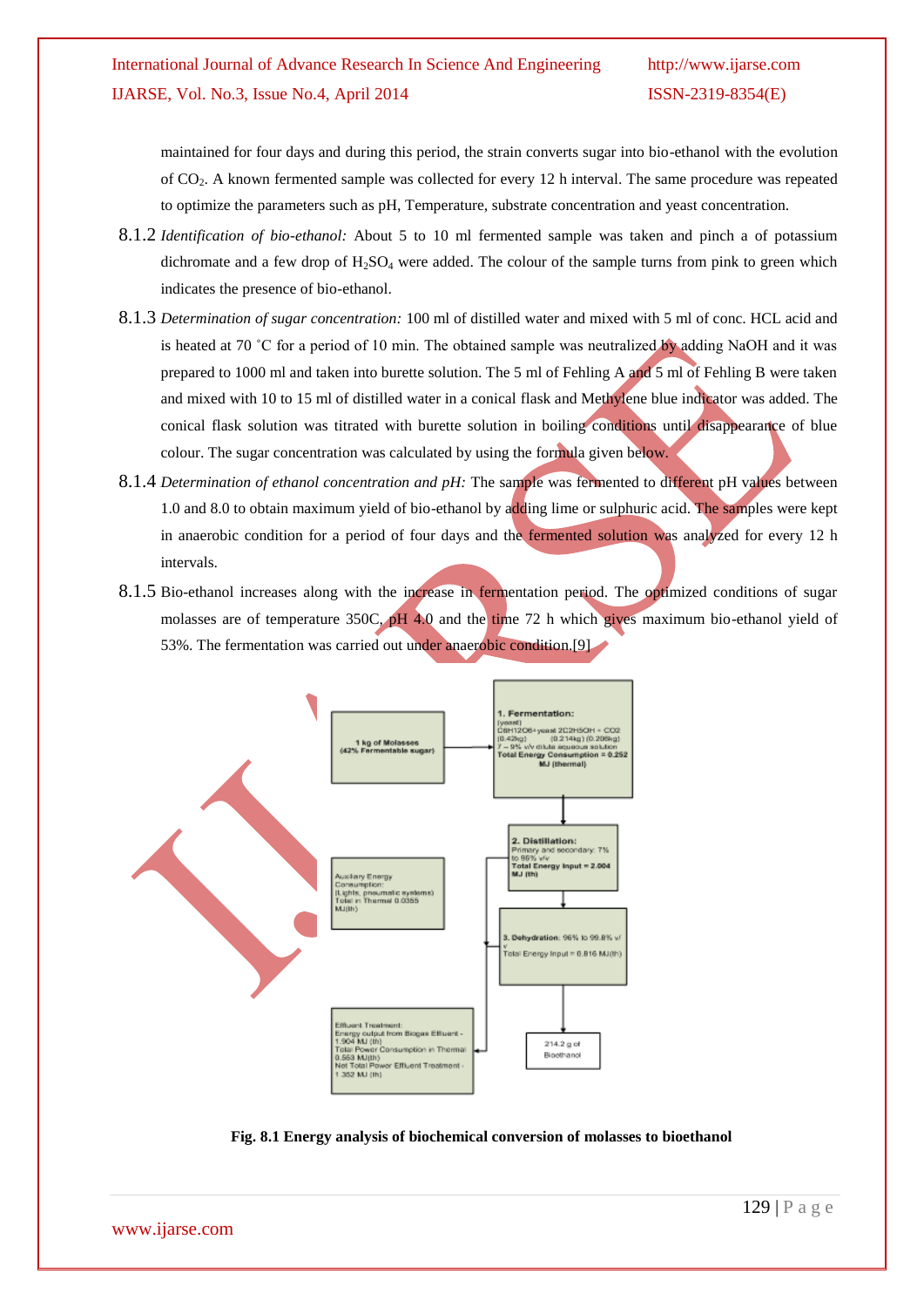#### **IX. GASSES FUEL GENERATED FROM BAGASSE**

Biogas is a mixture of 60–75% CH<sub>4</sub> and 40–25% CO<sub>2</sub>, can be produced from a variety of organic compound through a complex anaerobic digestion processes, and can be upgraded by further steps to bio-methane. It has a calorific value of about  $20-25$  MJ/m<sup>3</sup> which can be upgraded by removing the carbon dioxide. The produced slurry as digester residue has a potential to be used as fertilizer and soil conditioner. Biogas digester can be operated in different range of temperature as thermophilic system operated at high temperature (50-70˚C), mesophilic system, moderate temperature ranging between 35-40˚C and psychrophilic system that operate at temperature range of 15- 25˚C. Operating temperature is very detrimental factor to obtain high gas conversion efficiency with short hydraulic retention time, it takes up to months in a very low temperature. [9]



#### **9.1 Bagasse gasification in gasifier**

The gasification of biomass is a thermal treatment, which results in a high production of gaseous products and small quantities of char and ash. It is a well-known technology that can be classified depending on the gasifying agent: air, steam, steam–oxygen, air–steam, oxygen-enriched air, etc. Gasification is carried out at high temperatures in order to optimize the gas production. The resulting gas, known as producer gas, is a mixture of carbon monoxide, hydrogen and methane, together with carbon dioxide and nitrogen.

#### **9.2 Downdraft gasifier model**

Downdraft gasifiers are very similar to updraft gasifiers (Fig. 9.2), except that the feedstock and oxidizer in downdraft gasifiers both enter from the top of the gasifier. The gas passes though the hot zone combusting the tars and leaving the reactor from the bottom. Some of the advantages of this design are that it has a fairly simple design and is low cost, and it produces a relatively cleaner gas with very low tar formation. Some of the disadvantages are that the system requires low moisture and ash feedstock, can only use feedstocks within a limited particle size range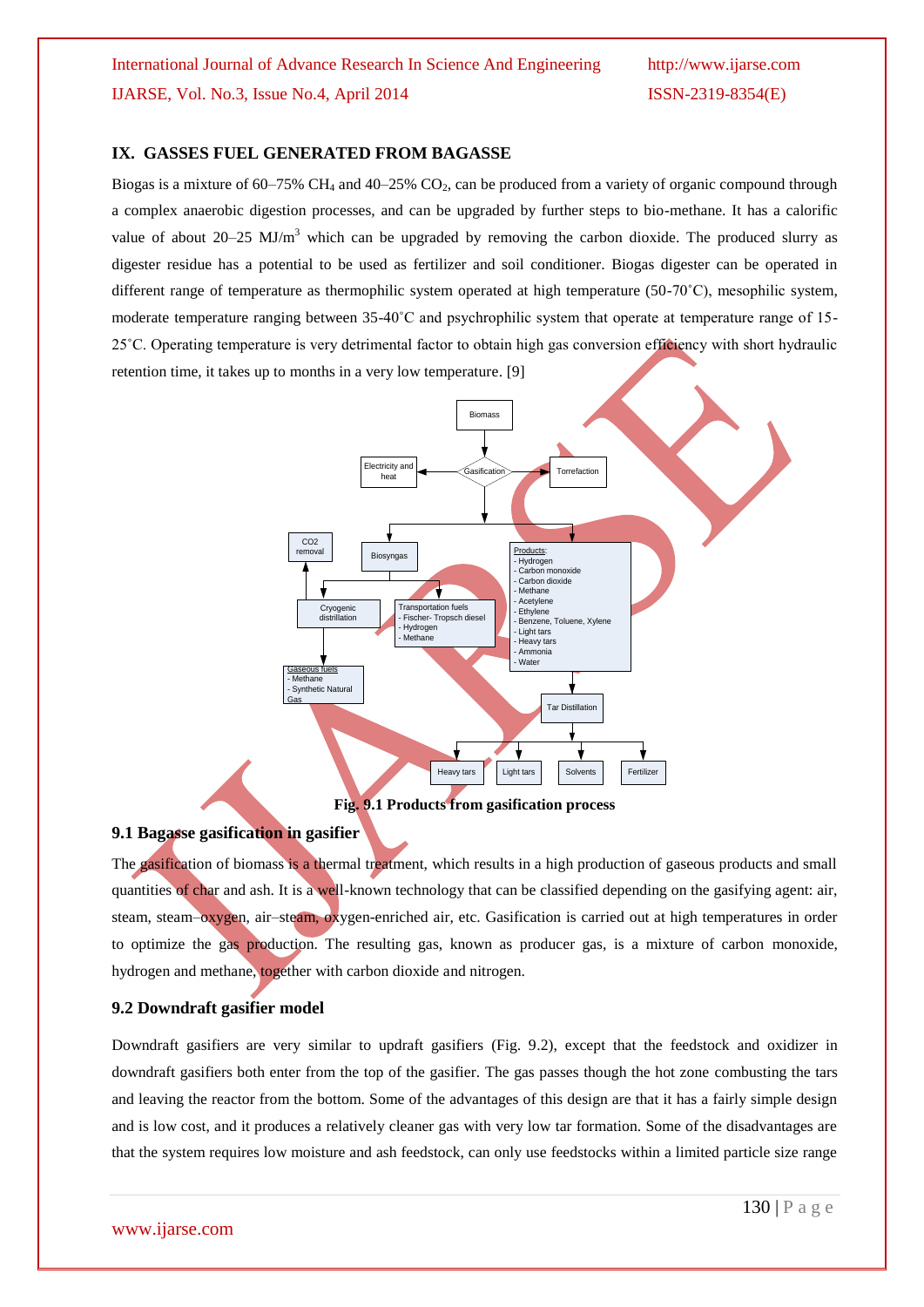(between 1-30 cm), and it has low efficiency because the product gas leaves the gasifier at higher temperatures, which requires an additional cooling system as compared to an updraft gasifier.

Four distinct processes take place in a gasifier as the fuel makes its way to gasification. They are:

- a) Drying of fuel b) Pyrolysis
- c) Combustion d) Reduction

#### **a) Drying of fuel**

The first stage of gasification is drying. Usually air-dried biomass contains moisture in the range of 7-15 %. The moisture content of biomass in the upper most layers is removed by evaporation using the radiation heat from oxidation zone. The temperature in this zone remains less than 120 °C.

#### **b) Pyrolysis**

The process by which biomass loses all its volatiles in the presence of air and gets converted to char is called pyrolysis. At temperature above 200°C, biomass starts losing its volatiles. Liberation of volatiles continues as the biomass travels almost until it reaches the oxidation zone. Once the temperature of the biomass reaches 400°C, a self-sustained exothermic reaction takes place in which the natural structure of the wood breaks down. The products of pyrolysis process are char, water vapour, Methanol, Acetic acid and considerable quantity of heavy hydrocarbon tars.



#### **c) Combustion**

The combustible substance of a solid fuel is usually composed of elements carbon, hydrogen and oxygen. In complete combustion carbon dioxide is obtained from carbon in fuel and water is obtained from the hydrogen, usually as steam. The combustion reaction is exothermic and yields a theoretical oxidation temperature of 1400 °C. The main reactions, therefore, are:

$$
C + O_2 = CO_2 \text{ (+ 393 MJ/kg mole)} \tag{1}
$$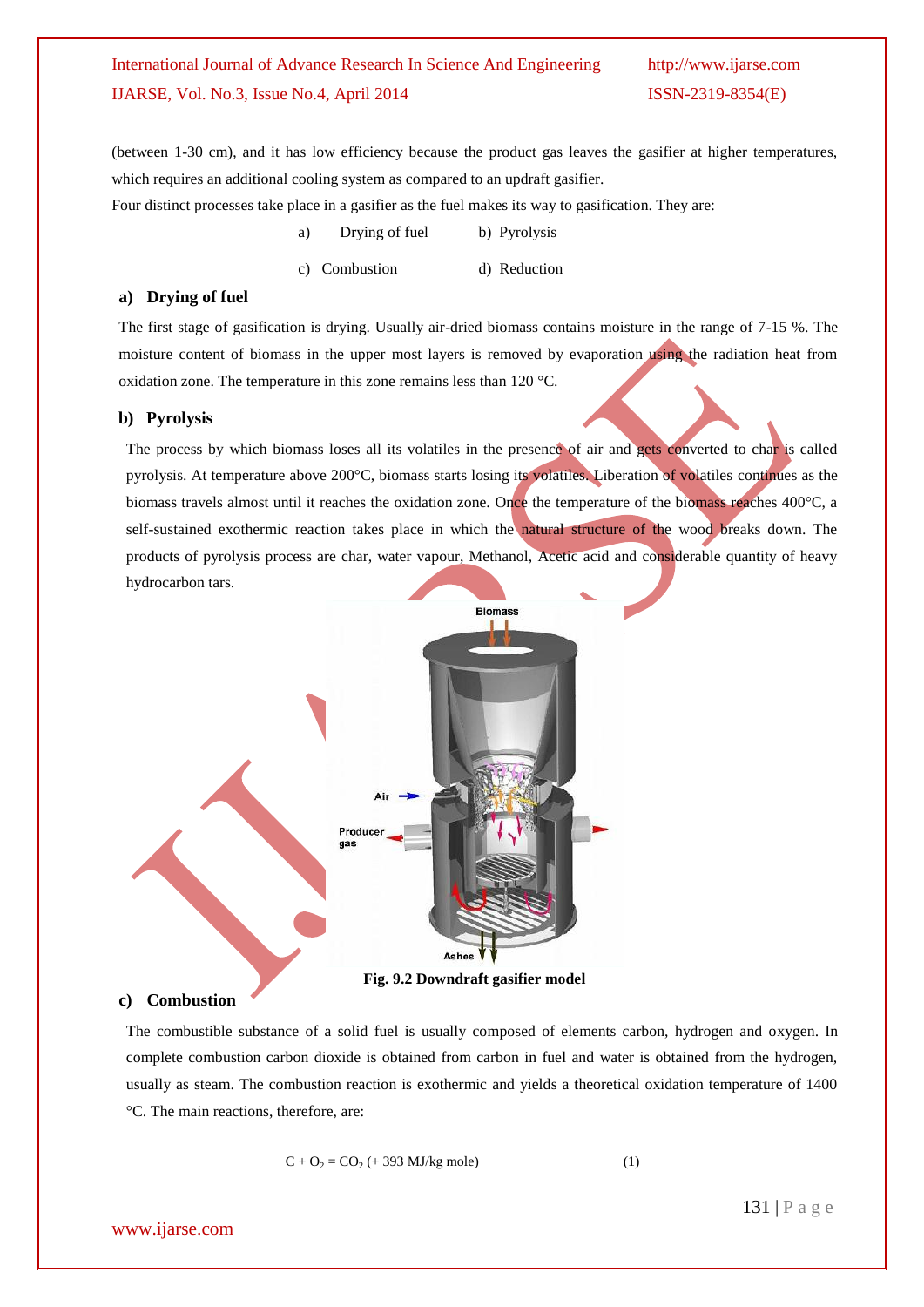#### $2H_2 + O_2 = 2H_2 O$  (- 242 MJ/kg mole) (2)

#### **d) Reduction**

The products of partial combustion (water, carbon dioxide and un-combusted partially cracked pyrolysis products) now pass through a red-hot charcoal bed where the following reduction reactions take place:

> $C + CO<sub>2</sub> = 2CO (-164.9 MJ/kg mole)$  (3)  $C + H_2O = CO + H_2$  (- 122.6 MJ/kg mole) (4)  $CO + H<sub>2</sub>O = CO + H<sub>2</sub> (+ 42 MJ/kg mole)$  (5)  $C + 2H_2 = CH_4 + 75$  MJ/kg mole) (6)  $CO_2 + H_2 = CO + H_2O$  (-42.3 MJ/kg mole) (7)

Reactions (3) and (4) are main reduction reactions and being endothermic have the capability of reducing gas temperature. Consequently the temperatures in the reduction zone are normally 800-1000˚C. Lower the reduction zone temperature ( $\sim$  700-800°C), lower is the calorific value of gas.[10]

#### **X. CONCLUSION**

1. By the use of bagasse as a fuel in three different form of energy result in a sustainable production and power generation can solve the vital issues of atmospheric pollution, energy crisis, wasteland development, rural employment generation and power transmission losses. The energy requirement of any countries can be fulfilled by different form of bagasse without emission of GHG and pollutant substance in the atmosphere. Bagasse provides both, thermal energy as well as reduction for oxides. It is renewable, widely available carbon-neutral and has the potential to provide significant employment in the rural areas. Also reduce dependency on other countries for energy sources requirement.

2. From this paper can be said that *Bagasse is a Non-conventional source of energy.*

#### **XI. ACKNOWLEDGEMENT**

Thanks to my respected guide Prof. Nilesh R. Sheth and Prof. Vijay K. Patel (External guide) for his valuable time and constant help given to me.

I would also like to thank Prof. S. V. Damania PG in charge, Mechanical Engineering Department, Government Engineering College, Valsad. Who has always been prepared to offer me help at any time, in spite of having busy schedule. I am also thankful to all the faculty members of mechanical department who gave me inspiration and helped me.

I would also like to thank Dr. S A Channiwala, Mechanical Engineering Department, SVNIT Surat. Prof. J.M.Patel LD College of engineering